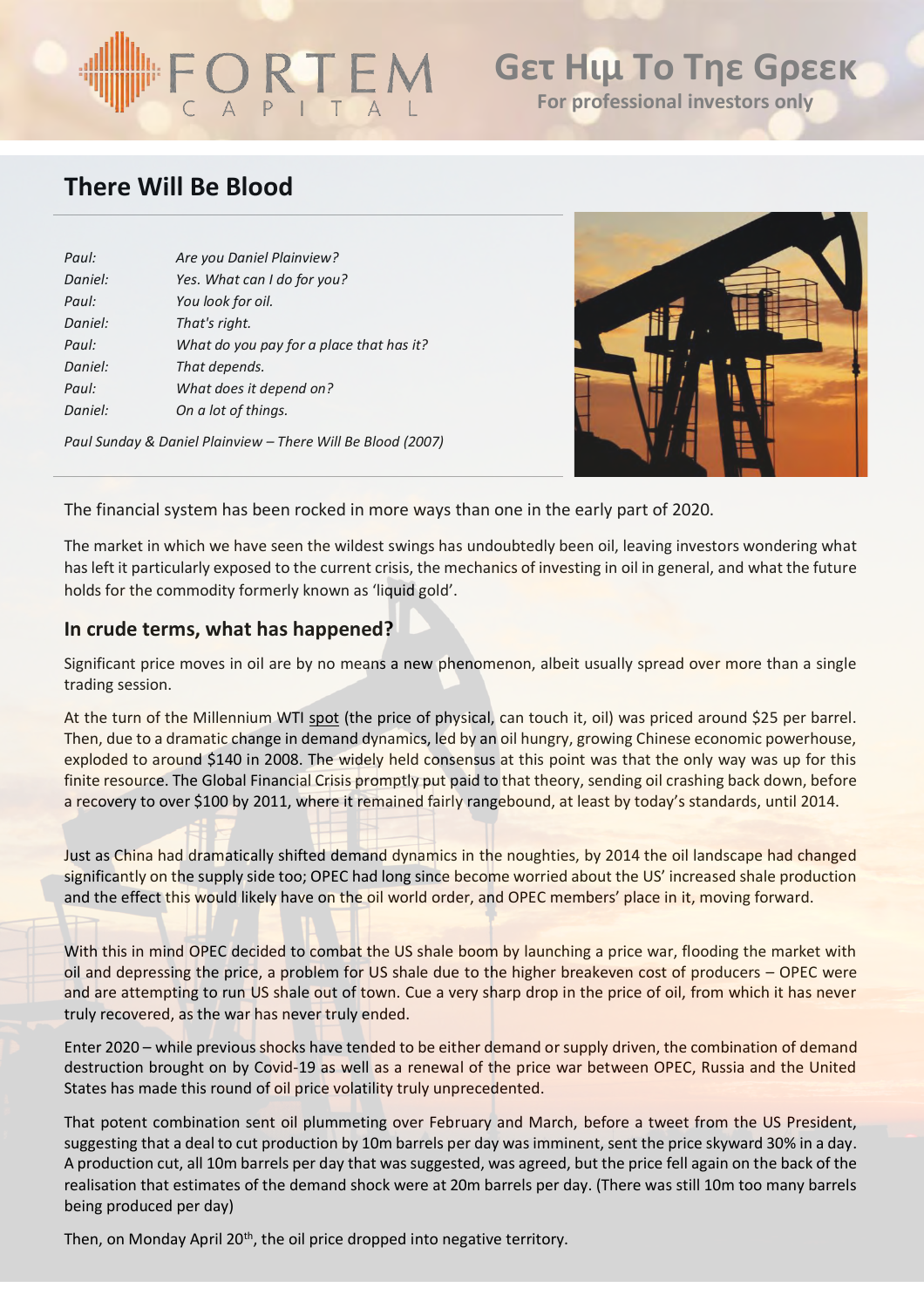## ORTEM

## **How can oil go negative?**

Up until this point, many believed that negative oil prices were an impossibility. However, we were now into the realms of the fundamental structural make up and mechanics of the market being tested.

The simultaneous combination of oversupply and destruction of demand that had characterised 2020 to this point led to the world literally running out of space to store oil, and therefore storing had never been more expensive.

We now come onto the mechanics of how one tends to invest in oil.

The majority of participants in the market will access oil through futures; a contract stipulating that one will pay \$x per barrel for delivery on a certain date in the future. This allows producers and consumers of oil to hedge against price movement, and allows investors and speculators to try to profit from them. The futures price does not equal the spot price.

The 'front month future' i.e. that closest to expiry, at which point the holder is delivered the oil, will be priced closest to the actual spot price of physical oil. In normal market conditions one would expect the futures curve to be upward sloping (known as contango) i.e. it costs a little more for each additional month you lock in the price for – this makes sense as you are effectively transferring the cost of storage to somebody else; if this is charged on a monthly basis, then the further out on the curve, the more months of storage you are paying for.

For investors, who don't actually want to take delivery of the oil, they will need to sell their futures contract before expiry; in normal market conditions not a problem, someone will want the oil. However, when storage space runs out to the point that it costs considerably more to transport and store the oil (especially in the case of land-locked WTI) than it would possibly be worth, we enter an environment where the holders of the WTI future about to expire last week were willing to **PAY** \$35 per barrel purely to not have to take actual delivery.

This sums up 2020.

## **What an entry point! I'm buying. How can I do it?**

*'Ladies and gentlemen, if I say I'm an oil man, you will agree.' Daniel Plainview – There Will Be Blood (2007)*

The obvious answer would be to buy an oil ETF – and many have; ownership of the United States Oil Fund (USO), the biggest oil Exchange Traded Product in the world, is up 500% month on month on trading platform Robinhood. Retail investors are piling in.

USO is 'designed to track the daily price movements of West Texas Intermediate ("WTI") light, sweet crude oil.' These words are taken directly from the USO website.

HOWEVER, herein lies the issue on how investors, including ETFs, access oil – by buying futures.

There is ordinarily an upward slope to the futures curve to reflect the cost of storage. It would therefore make sense that as the cost of storage increases, so too does the steepness of the curve i.e. the difference in price between the June future, July future etc etc.

The curve has never been steeper (known as supercontango); there has never been more of a difference in price between the contracts as one goes further out into the future.

This is especially important when considering an oil ETF.

As the ETF, and therefore in effect the investor, will not be taking physical delivery, the front month future will be sold before expiry, and the next month future purchased (depending on the roll mechanics of each individual ETF).

On the chart below, we can see the effect of this: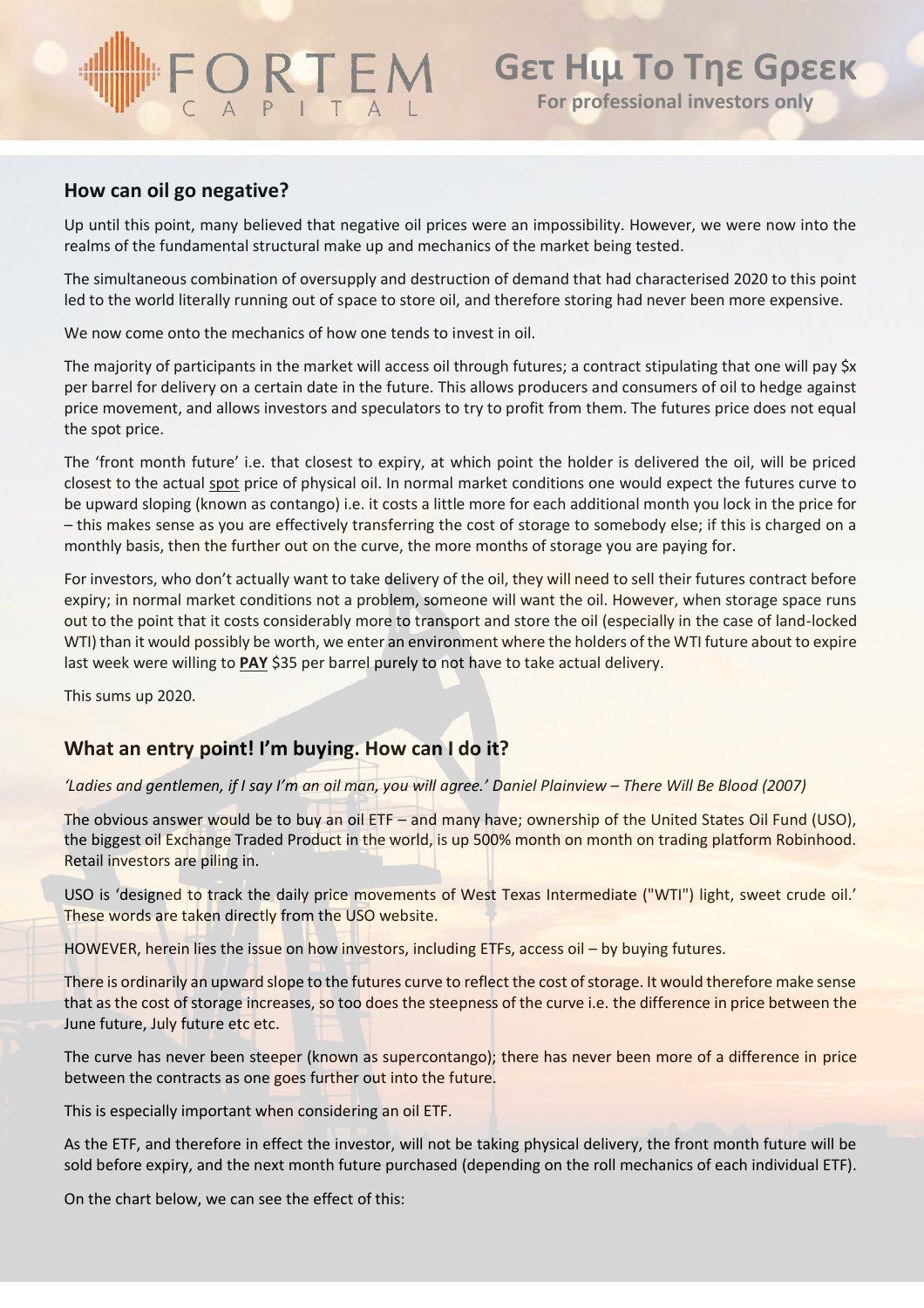## **Gετ Ηιμ Το Τηε Gρεεκ For professional investors only**



Source: Fortem Capital, Bloomberg

If the June contract were expiring in the next few days, in order to avoid delivery while maintaining exposure, the ETF must 'pay-to-play' by selling June and buying July - a loss of \$5.26, and as long as the curve remains this shape, it will take a similar loss on each roll, each month. If this loss is greater than any corresponding increase in the front month contract it holds over the month, the ETF will lose money even as the oil price increases – this current figure corresponds to a 43% increase in the front month future before you would actually make any money!

Incidentally, this 'cost of carry', even in more normal times, is why oil ETFs are notoriously poor at tracking the spot price of oil:



Source: Fortem Capital, Bloomberg - Data from 01/01/2015 – 31/12/2019

This constant bleed is why the United States Oil Fund (USO) was trading at \$2.50 early this week, when oil was trading closer to \$20 per barrel, having begun its life priced the same.

On Tuesday April 28, they announced a 1 for 8 stock split i.e. replaced investors' 8 shares of \$2.50 with a new share valued at \$20; this makes the product look more like it is tracking oil, as it is now priced roughly the same as a barrel – do not be fooled.

*Ladies and gentlemen if I say I'm an oil tracker, you will not agree.*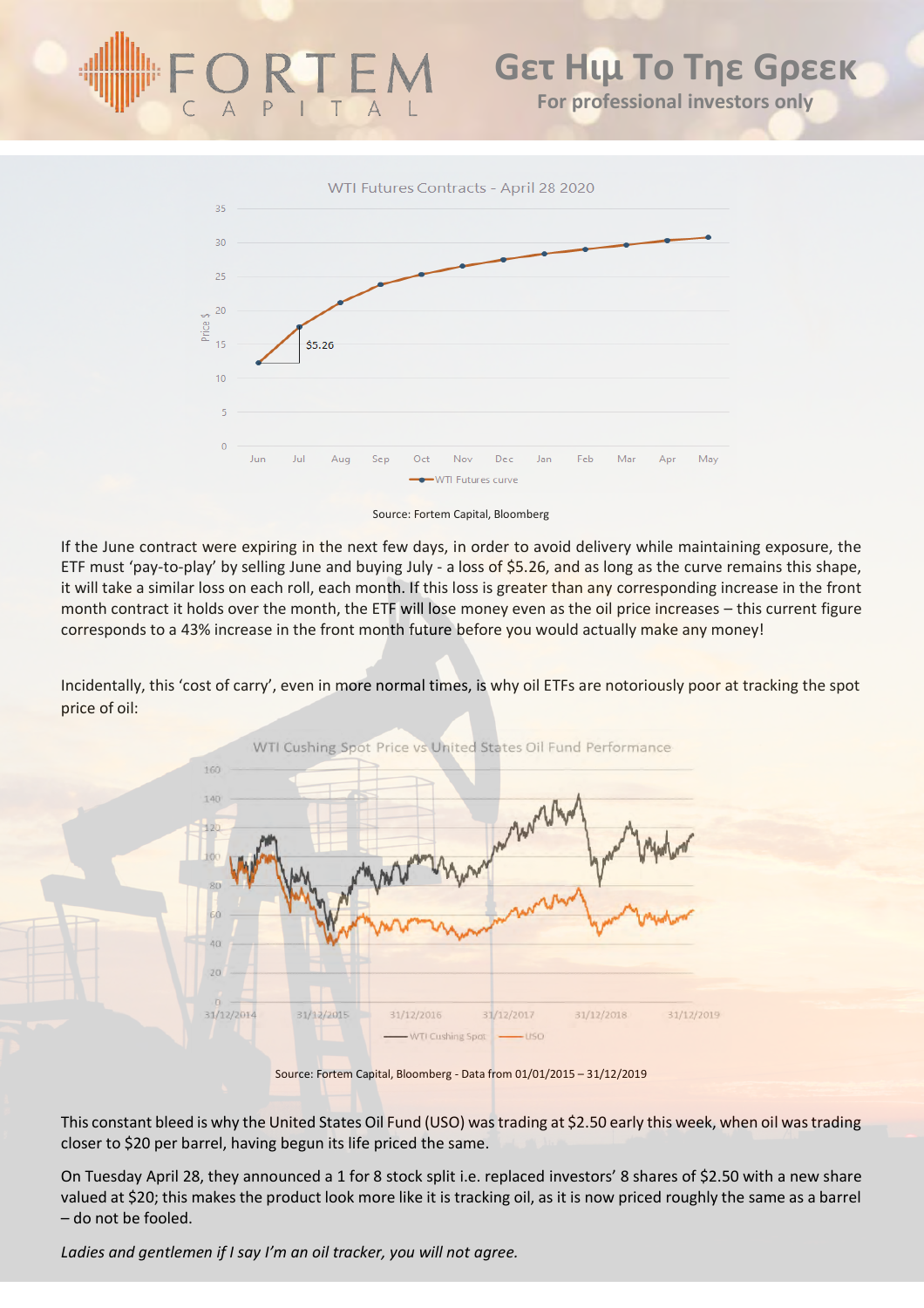## **But surely there is some way to profit from all this? More than one…**

Commodity Curve Strategy:

If the curve is upward sloping, there is a negative yield to the holder of a futures contract as it 'rolls down the curve' towards expiry. However, as can be seen from the previous charts, steepness of this negative 'roll down' is not equal between contracts.

If one were to be short the contract with the most negative roll yield, and long the contract with the least negative roll yield, the difference between them (which has never been more) can be harvested, while insulating the strategy from parallel shifts in the curve as a whole.



BCOM – Bloomberg Commodity Index

**SIMULATED PAST PERFORMANCE**: Past performance data shown in this communication includes performance data derived from back-testing simulations. This is provided for illustrative purposes only. Details of the index methodology are available on request.

### Commodity Congestion Strategy:

As discussed, oil (and other commodity) ETFs must roll their futures contracts in order to not take physical delivery. They do this on pre-defined dates. The very act of selling the front month future will put downward price pressure on it, and similarly buying further out put upward price pressure on that contract. One can trade ahead of this process, shorting the front month, and going long further out in order to profit from the phenomena, while again not taking on overall long exposure to oil.



**SIMULATED PAST PERFORMANCE**: Past performance data shown in this communication includes performance data derived from back-testing simulations. This is provided for illustrative purposes only. Details of the index methodology are available on request.